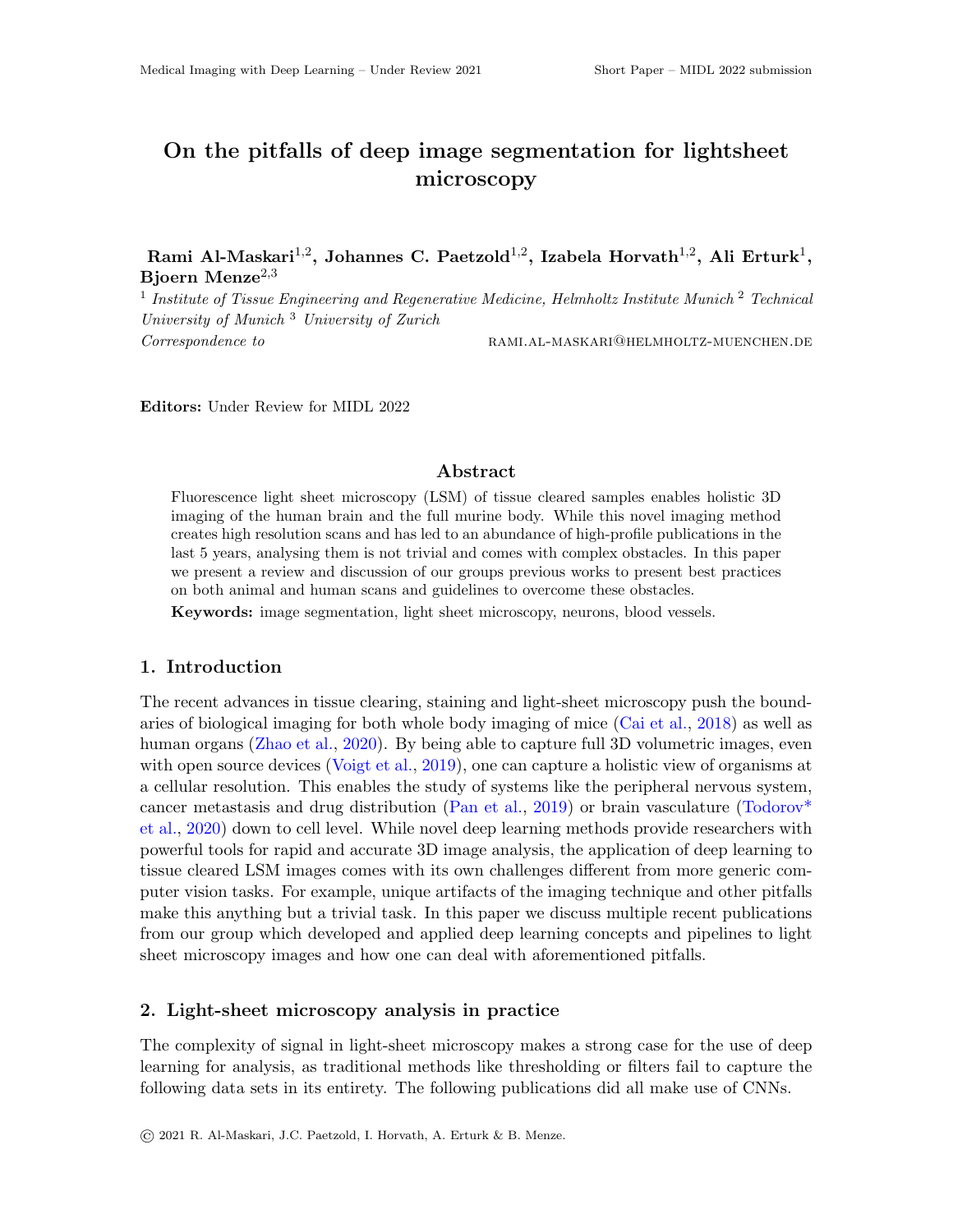

Figure 1: A)Maximum Intensity Projection of DISCO-MS mouse brain B) Closeup single slide containing structures susceptible of being detected as FP (in this area are no plaques) C) - D) SHANEL cleared human brain cell variations in single slices E) - G) VESSAP Small vessels are overlooked with conventional methods.

#### 2.1. Human brain cell analysis

The SHANEL protocol [\(Zhao et al.,](#page-2-1) [2020\)](#page-2-1) allows for the clearing of human tissue and the subsequent analysis of neuronal cell bodies by CNNs. Here the main challenge is the heterogeneity of the scan - light-sheet artifacts, permeabilization issues and drop of light intensity deeper in the tissue make the same foreground take on different shapes throughout the selected brain regions. This poses a challenge for human annotators, too, and the heterogeneity translates to the manual annotation. To leverage this, a binary cross entropy loss is weighted with the inverse of the class frequency for each training image to ensure a consistent segmentation throughout the whole scan.

#### 2.2. Amyloid-beta plaque analysis for Alzheimer's Disease research

Disco-MS is a pipeline that can analyse the distribution of indicators for Alzheimer's disease in tissue cleared mouse brains using CNNs [\(Bhatia et al.,](#page-2-5) [2021\)](#page-2-5). The main concern here is the sparsity of the foreground, with only a handful of plaques in a whole brain. Preliminary trainings yielded many false positives in structures remotely resembling spherical blobs. The solution here is to include large numbers of expert vetted image samples containing nothing but empty background to improve segmentation precision.

## 2.3. Whole brain vasculature analysis

Vessap [\(Todorov\\* et al.,](#page-2-4) [2020\)](#page-2-4) is a deep learning-based framework to quantify and analyze the entire brain vasculature using a CNN and with a transfer learning approach for seg